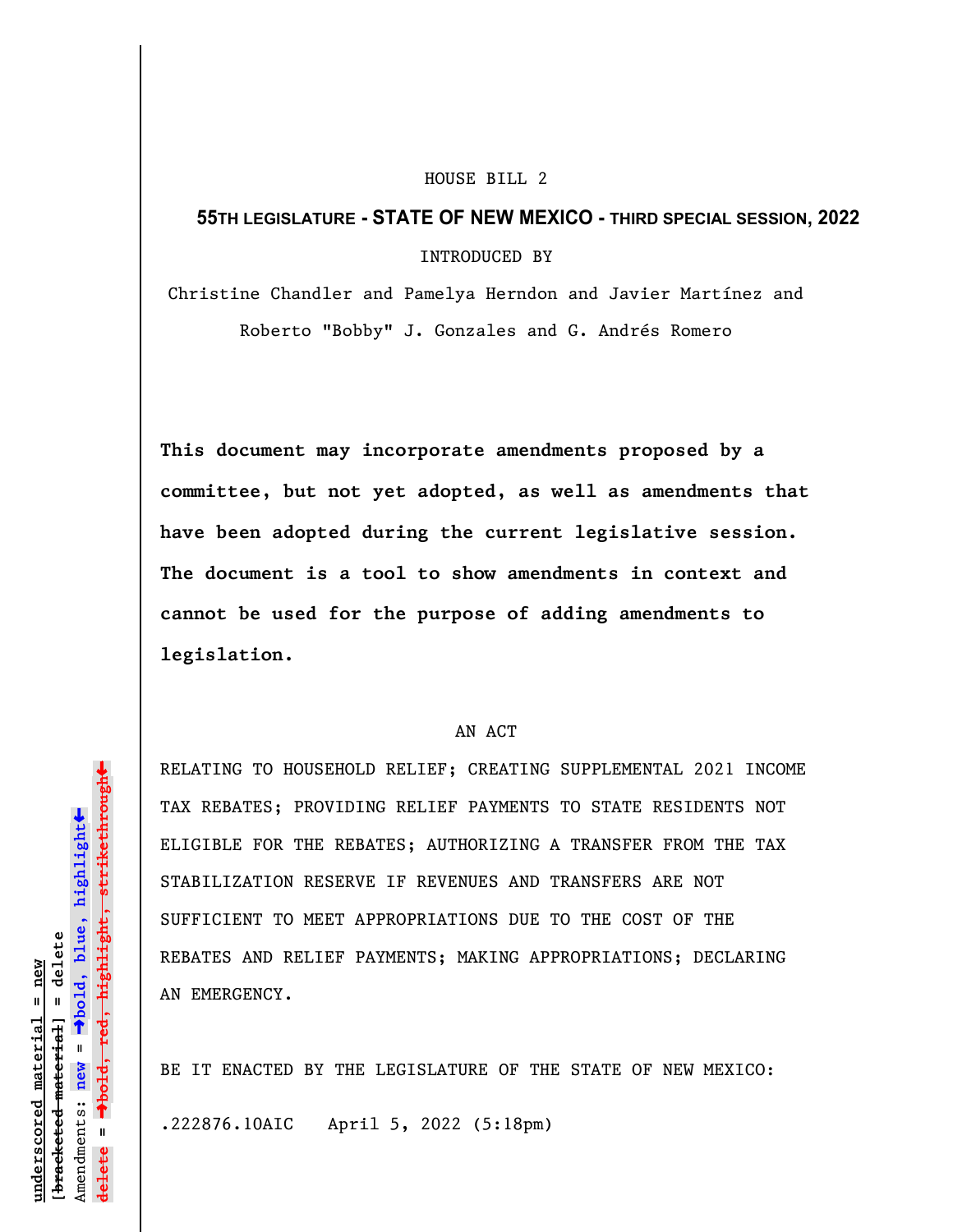SECTION 1. A new section of the Income Tax Act is enacted to read:

"[NEW MATERIAL] SUPPLEMENTAL 2021 INCOME TAX REBATES.--

A. A resident who files an individual New Mexico income tax return for taxable year 2021 by May 31, 2023 and who is not a dependent of another individual is eligible for two tax rebates pursuant to this section.

B. For a resident who files an income tax return by May 31, 2022:

(1) the first tax rebate shall be made as soon as possible, but no later than June 30, 2022, in the following amounts:

(a) five hundred dollars (\$500) for heads of household, surviving spouses and married individuals filing joint returns; and

(b) two hundred fifty dollars (\$250) for single individuals and married individuals filing separate returns; and

(2) the second tax rebate shall be made between HTRC<sup>+</sup>September 1 and September</u>+HTRC HTRC<sup>+</sup>August 1 and August HTRC 30, 2022 in the following amounts:

(a) five hundred dollars (\$500) for heads of household, surviving spouses and married individuals filing joint returns; and

(b) two hundred fifty dollars (\$250) for

.222876.10AIC April 5, 2022 (5:18pm)

 $-2 -$ 

returns; and<br>
letted material delete and<br>
between HTRC→September 1<br>
between HTRC→September 1<br>
August ← HTRC 30, 2022 in<br>
and<br>
and deleter and the proof the material<br>
filing joint returns; and<br>
the proof the proof of the p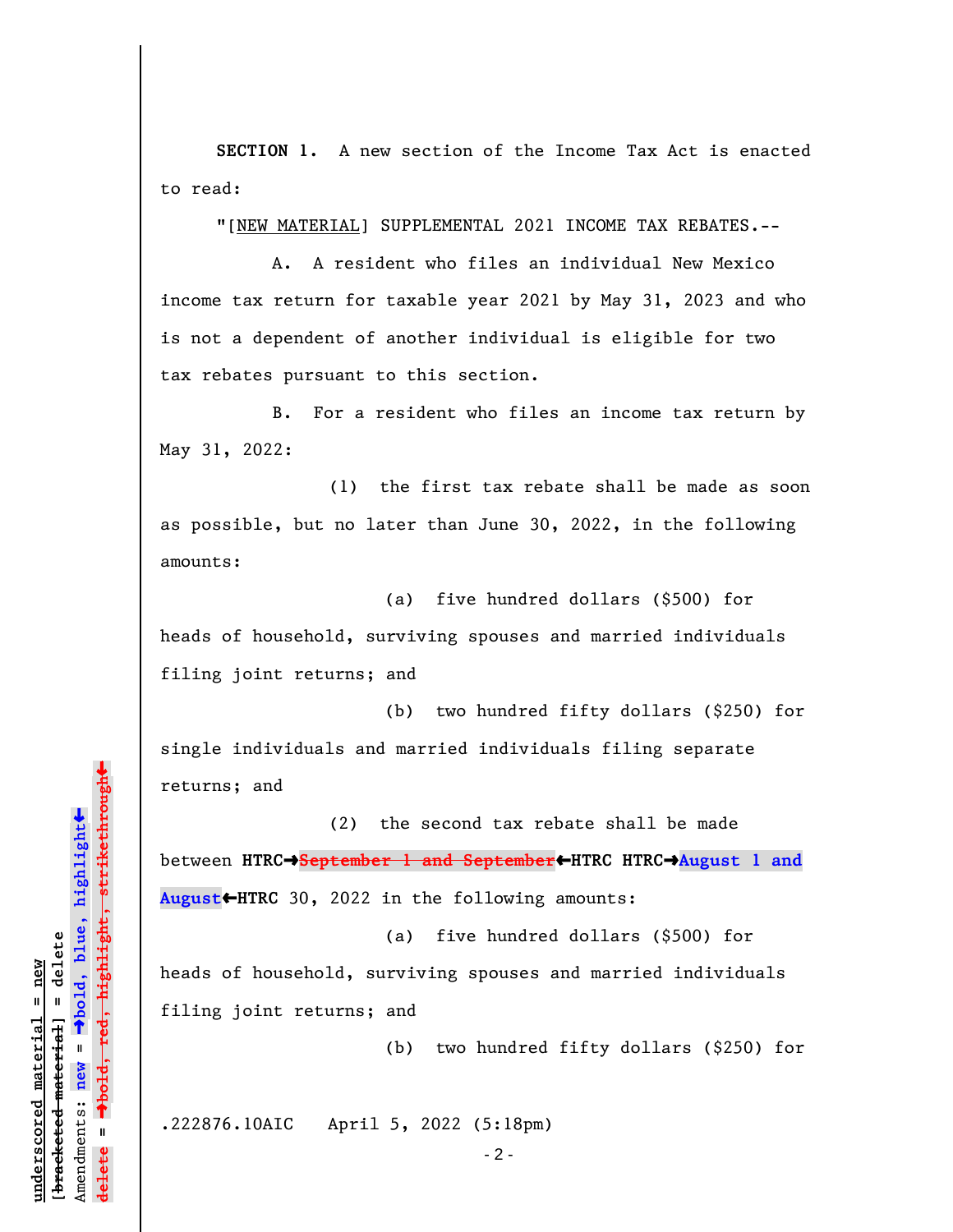single individuals and married individuals filing separate returns.

C. For a resident who files an income tax return for taxable year 2021 after May 31, 2022, rebates shall be made in the amounts and as provided in Subsection B of this section as soon as possible after the return is received; provided that a rebate shall not be allowed for a return filed after May 31, 2023.

D. The rebates provided by this section may be deducted from the taxpayer's New Mexico income tax liability for taxable year 2021. If the amount of rebate exceeds the taxpayer's income tax liability, the excess shall be refunded to the taxpayer.

E. The department may require a taxpayer to claim a rebate provided by this section on forms and in a manner required by the department."

SECTION 2. TEMPORARY PROVISION--RELIEF PAYMENT.--

bettries are the second material material experiences and that the state residents:<br>
and the deleteration of Section A of Section and the state residents:<br>
that the state residents:<br>
(1) are by Section 1 of this act;<br>
(2) A. The human services department shall provide a relief payment to state residents on a first-come, first-served basis pursuant to this section until the appropriation pursuant to Subsection A of Section 4 of this act is exhausted; provided that the state residents:

(1) are not eligible for a tax rebate provided by Section 1 of this act;

(2) are not dependents, as that term is used .222876.10AIC April 5, 2022 (5:18pm)  $-3 -$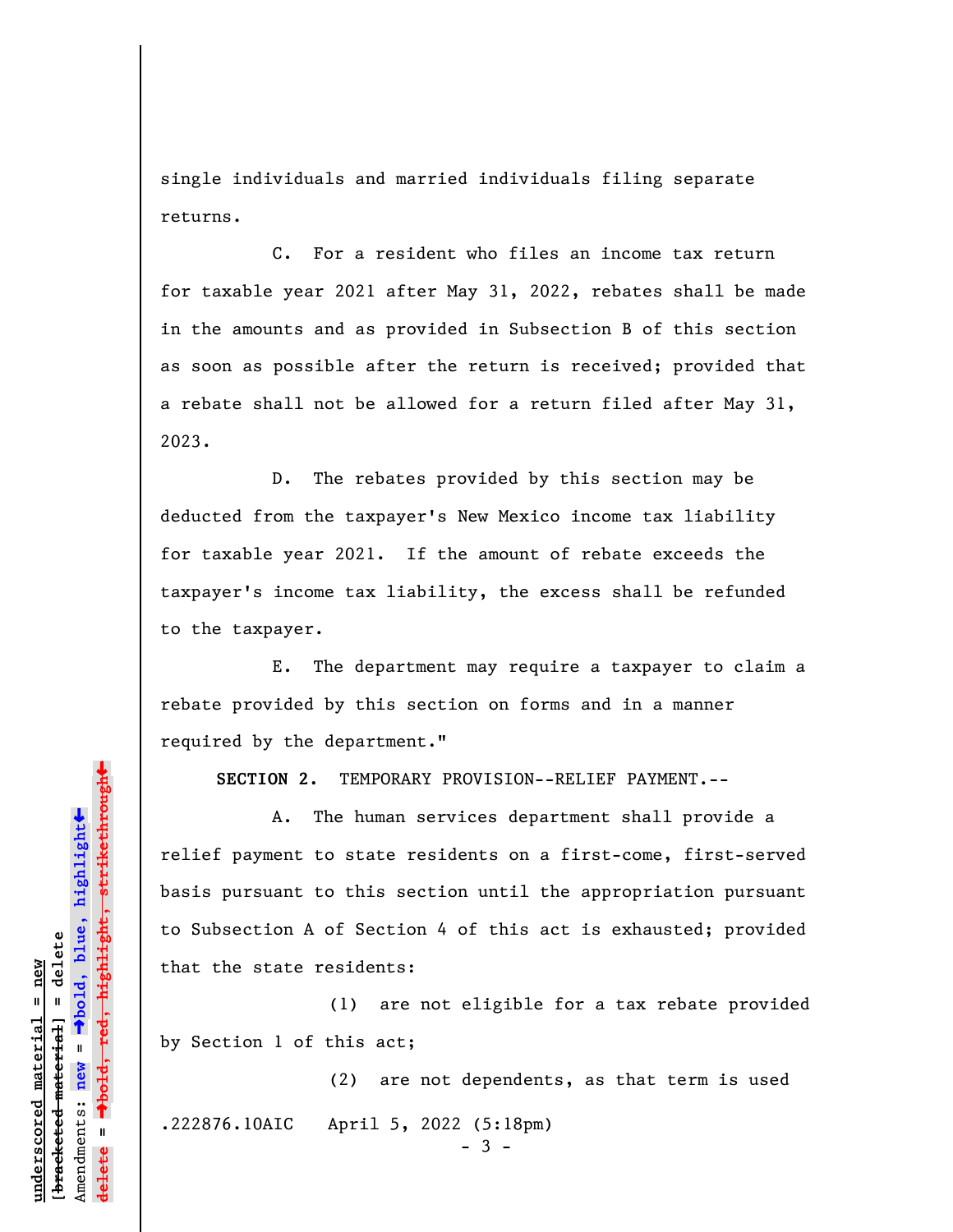in the Income Tax Act, of a recipient of a rebate provided by Section 1 of this act;

(3) were at least eighteen years of age during any part of 2021; and

(4) file an application with the department by May 31, 2023.

B. For a resident who applies to the department by May 31, 2022, the relief payment shall be made as soon as possible, but no later than July 31, 2022, in the following amounts:

(1) one thousand dollars (\$1,000) for households of married couples or single individuals with one or more dependents; and

(2) five hundred dollars (\$500) for households of single individuals without dependents.

C. For a resident who files an application after May 31, 2022, the relief payment shall be made in the amounts and as provided in Subsection B of this section as soon as possible after the application is received; provided that a relief payment shall not be allowed for an application received after May 31, 2023.

May 31, 2022, the relief<br>
and as provided in Subsec<br>
possible after the applic<br>
and as provided in Subsec<br>
possible after the applic<br>
relief payment shall not<br>
after May 31, 2023.<br>
D. The depart<br>
for the relief provided b<br> D. The department shall require a resident to apply for the relief provided by this section on forms and in a manner required by the department. The application shall include documentation of the resident's social security number .222876.10AIC April 5, 2022 (5:18pm) - 4 -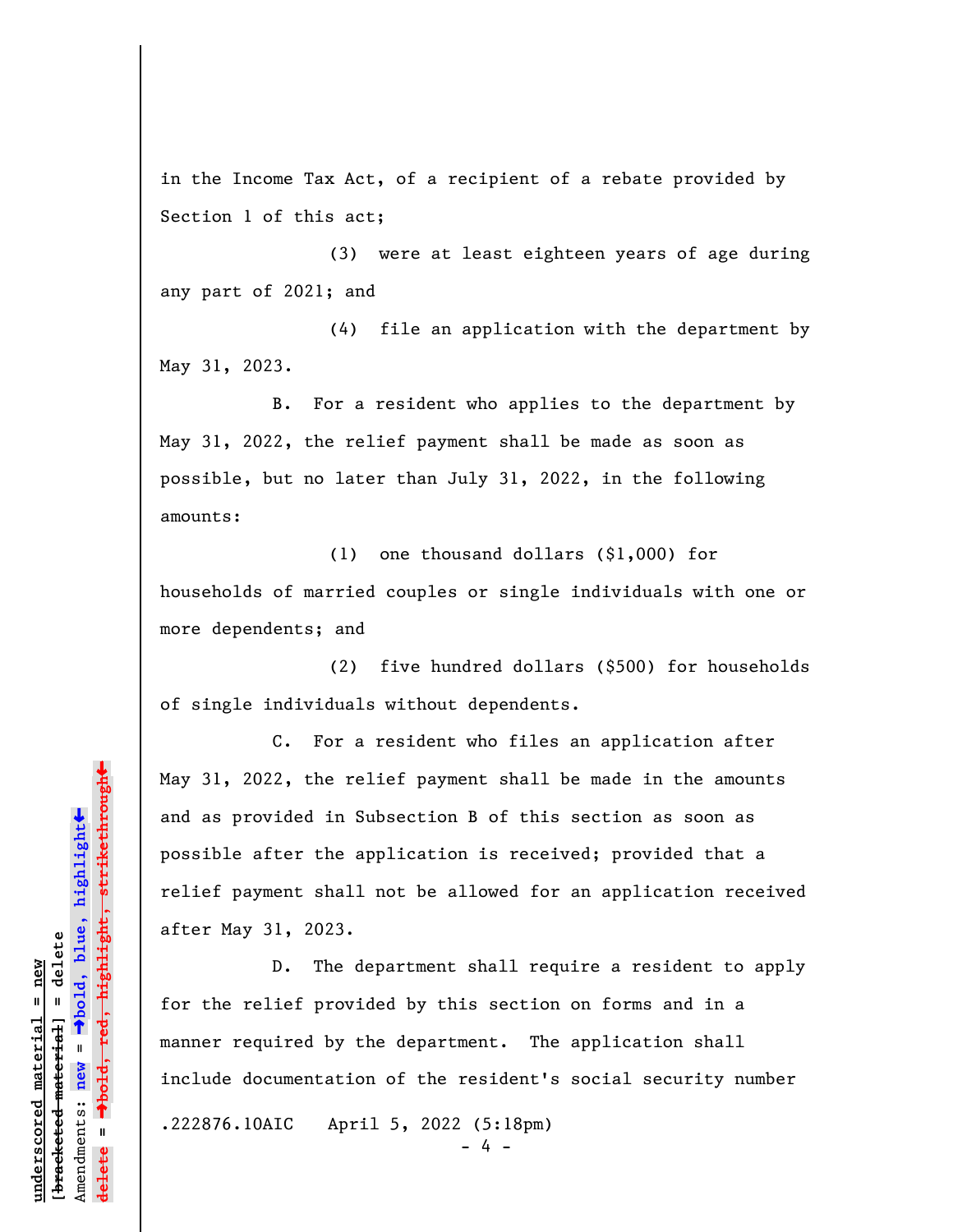or individual taxpayer identification number.

SECTION 3. TEMPORARY PROVISION--TRANSFER FROM TAX STABILIZATION RESERVE.--If revenues and transfers to the general fund are not sufficient to meet appropriations at the end of fiscal year 2022 due to the cost of the rebates and relief payments provided by this act, the governor, with state board of finance approval, may transfer to the appropriation account of the general fund the amount necessary to meet that fiscal year's obligations from the tax stabilization reserve pursuant to Section 6-4-2.2 NMSA 1978; provided that the total amount transferred pursuant to this section shall not exceed two hundred million dollars (\$200,000,000).

SECTION 4. APPROPRIATIONS.--

A. Twenty million dollars (\$20,000,000) is appropriated from the general fund to the human services department for expenditure in fiscal years 2022 and 2023 to provide the relief payments pursuant to Section 2 of this act. Any unexpended or unencumbered balance remaining at the end of fiscal year 2023 shall revert to the general fund.

provide the relief payment<br>
Any unexpended or unencum<br>
fiscal year 2023 shall re<br>
and the seneral fund to<br>
expenditure in fiscal year<br>
from the general fund to<br>
expenditure in fiscal yea<br>
technology and administra<br>
provisi B. Ten thousand dollars (\$10,000) is appropriated from the general fund to the human services department for expenditure in fiscal years 2022 and 2023 for reasonable technology and administrative costs necessary to implement the provisions of Section 2 of this act. Any unexpended or unencumbered balance remaining at the end of fiscal year 2023

.222876.10AIC April 5, 2022 (5:18pm)  $-5 -$